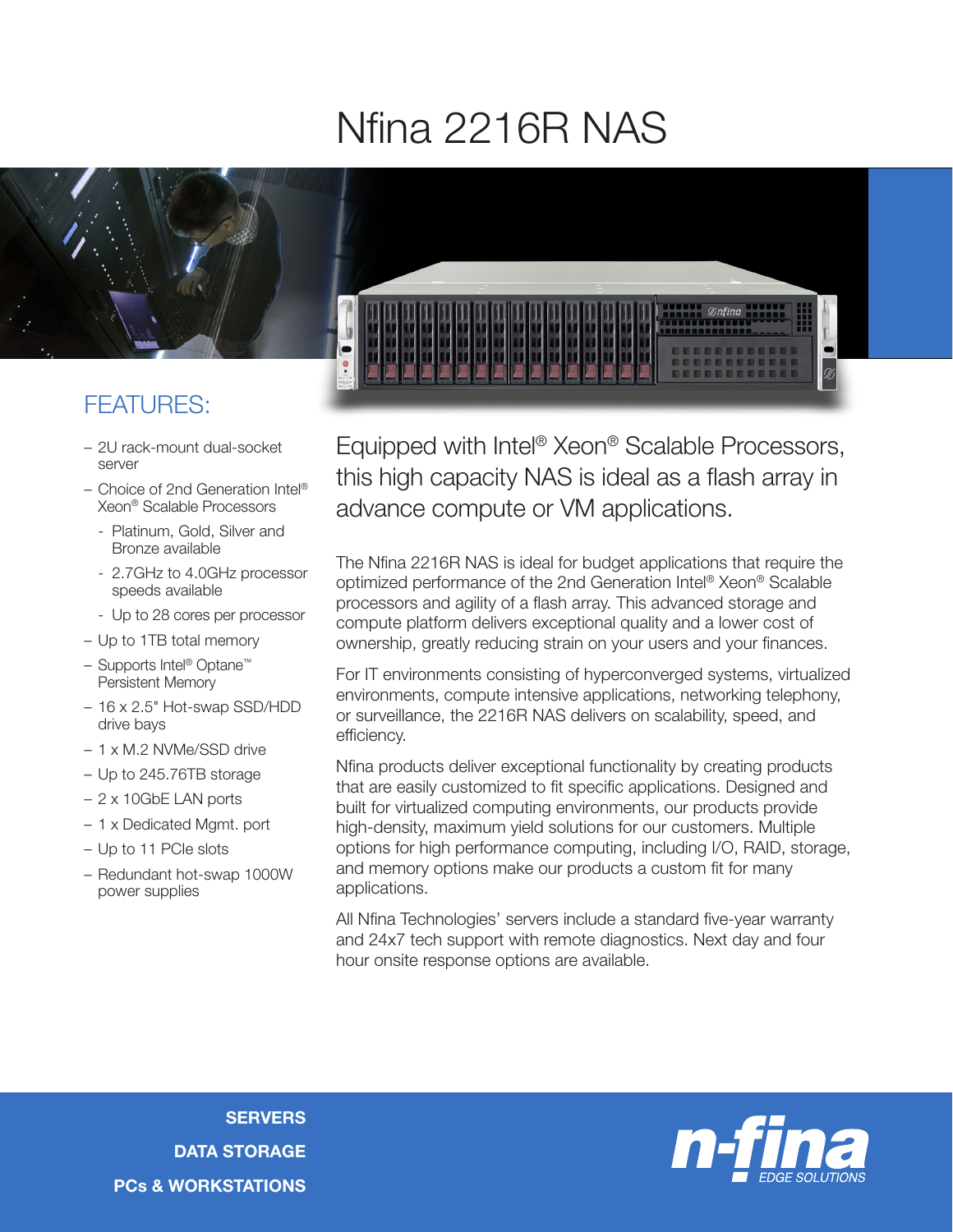## NFINA 2216R NAS

| <b>SPECIFICATIONS</b>        |                                                                                                                                                                                                                                                                               |
|------------------------------|-------------------------------------------------------------------------------------------------------------------------------------------------------------------------------------------------------------------------------------------------------------------------------|
| Form Factor                  | 2U rack-mount, 3.5" x 17.2" x 25.6"                                                                                                                                                                                                                                           |
| <b>Operating Temperature</b> | 10°C to 35°C (50°F to 95°F)                                                                                                                                                                                                                                                   |
| Processors                   | 2nd Generation Intel® Xeon® Scalable Processors, up to 28 cores each                                                                                                                                                                                                          |
| Processor Speed              | Up to 2.7GHz to 4.0GHz                                                                                                                                                                                                                                                        |
| CPU Cache                    | Up to 39MB                                                                                                                                                                                                                                                                    |
| Socket                       | Dual Socket P (LGA 3647)                                                                                                                                                                                                                                                      |
| Memory                       | 16 DIMM slots, DDR4 ECC RDIMM/LRDIMM 2933 MHz<br>1TB Max memory capacity<br>Intel <sup>®</sup> Optane <sup>™</sup> DC Persistent Memory supported                                                                                                                             |
| Storage                      | 16 x 2.5" hot-swap drive bays<br>Supports: SSD and HDD drives<br>1 x internal M.2 NVMe/SSD (2280), PCIe (optional)                                                                                                                                                            |
| <b>Optical Drive</b>         | 1 x 5.25" Slim DVD, SATA drive (optional)                                                                                                                                                                                                                                     |
| Maximum Storage              | Up to 245.76TB, depending on drive type                                                                                                                                                                                                                                       |
| Hardware RAID                | Hardware RAID optional                                                                                                                                                                                                                                                        |
| Caching                      | Caching options available                                                                                                                                                                                                                                                     |
| Input Voltage                | 100-127V @ 7.5-9A, 50/60 Hz<br>200-240V @ 5-6A, 50/60 Hz                                                                                                                                                                                                                      |
| Power Supply                 | 2 x hot-swap 1000W AC power supplies                                                                                                                                                                                                                                          |
| Remote Management            | IPMI 2.0, KVM over HTML5                                                                                                                                                                                                                                                      |
| <b>TPM</b>                   | Version 2.0, optional                                                                                                                                                                                                                                                         |
| OS Supported                 | Microsoft <sup>®</sup> Windows Server® 2016, 2019, Windows® 10, Hyper-V Server 2016,<br>VMware® ESXi™ 6.5u1-7.0, Open-E® JovianDSS™ & DSS7, Red Hat® RHEL 7.4-7.x,<br>SUSE® SLES 12SP3, Ubuntu 17.10, Free BSD 10.3-11.1, Fedora 26, XenServer 7.2,<br>more options available |
| Certifications               | UL or CSA Listed (USA and Canada), FCC Part 15 Subpart B (US), CE (Europe), EMC<br>EN 55032:2012/AC:2013 (Class A), AS/NZS CISPR 32:2013 (Class A) (Australia), VCC<br>32-1/2016.11                                                                                           |
| Warranty                     | 5 years                                                                                                                                                                                                                                                                       |